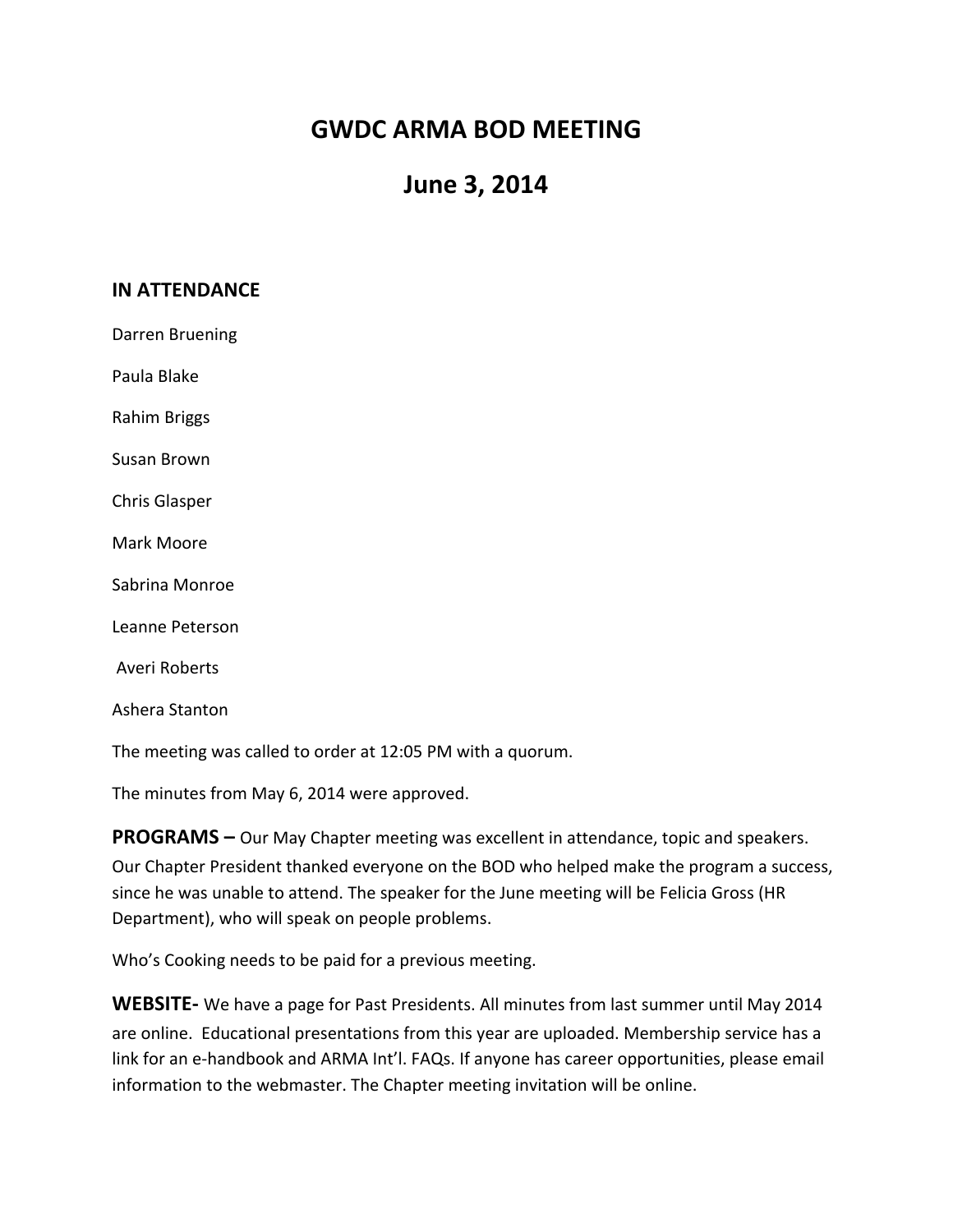Our old website is still showing up. We need to determine if we are still paying for it,

**MISC**- Our P.O. box charges will be due in August. Who has keys?

**MEMBERSHIP-** The June meeting will be at Bryan Cave with Space Saver as the sponsor. We need a blurb from the sponsor for our Evite and program brochure. We have a good pool of potential sponsors for next year:

Alfresco Smarsh Open Q **Total Document Solutions** Paige Box Company

Information from the Golden Gate Chapter will be shared with BOD members to show how they deal with sponsors. In the past year, our membership roster has dropped by 25 people. We need a membership campaign utilizing social media. This plan should be in place before the summer planning meetings. We should add a link to the ARMA International membership form to make it easy to join.

**TREASURER-** The form 990 (our Chapter tax return) needs to be sent to ARMA Int'l. prior to Aug. 1. We will have a financial surplus and will send a donation to The ARMA International Educational Foundation. We are also making a \$100 donation for each speaker and have informed the speakers by letter. One speaker is a Federal employees and cannot accept due to the Federal ethics committee regulations.

Checking - \$6,561.10 Investment - \$17,259.83 Pay Pal - \$5,316.29  $Cash - $50$ 

**LEADERSHIP CONFERENCE** - Held on June 12, 13,14 in Chantilly. Our Webmaster will attend. The Chapter will pay for one additional attendee.

Please let the President know your plans for the BOD. Collin Sims and Ronald Brooks have volunteered to serve on the BOD.